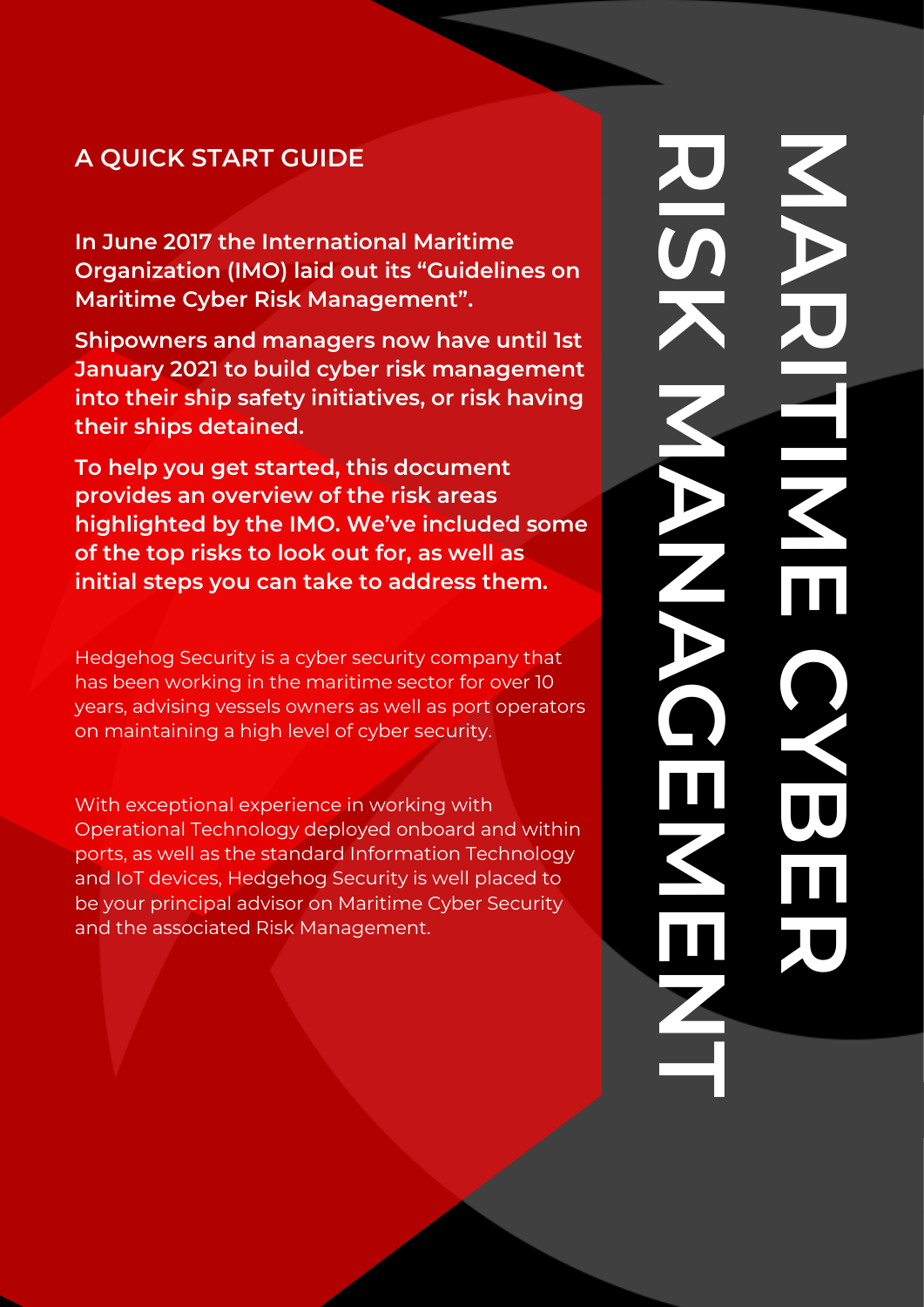# **The IMO's 8 Areas of Cyber Risk**

The IMO has highlighted eight areas of cyber risk for maritime vessels. Depending on the size and function of your vessels, there may be further areas of risk to be addressed.

Note that cyber risks don't only arise from attacks—they also arise from mistakes. The action steps given here are intended to minimize the likelihood of both intentional and accidental compromise of your systems.

#### **IMO Risk Area: Bridge Systems**

| Cyber risks can arise from:                              | Initial action steps to reduce risk:                                |
|----------------------------------------------------------|---------------------------------------------------------------------|
| USB drives being inserted                                | Secure all ship consoles with a padlock to<br>avoid unwanted access |
| Mobile devices being connected and<br>charged            | Disable browser software from bridge<br>systems                     |
| Internet connections being used to surf the<br>web       | Ensure that no personal devices are<br>connected to the OT network  |
| Lack of network segregation between IT<br>and OT devices |                                                                     |
| Physical access to devices                               |                                                                     |

## **IMO Risk Area: Cargo Handling & Management Systems**

| TMO RISK Area: Cargo Handling & Management Systems             |                                                                                  |  |
|----------------------------------------------------------------|----------------------------------------------------------------------------------|--|
| Cyber risks can arise from:                                    | Initial action steps to reduce risk:                                             |  |
| USB drives being connected                                     | Ensure only company issued USB drives are<br>$\bullet$<br>used for data transfer |  |
| Mobile devices being connected and<br>charged                  | Ensure company issued USB drivers are only<br>user for business purposes         |  |
| Internet connections being used to access<br>٠<br>the internet | Secure all shops consoles with a padlock to<br>prevent unwanted access           |  |
| Physical access to devices                                     | Ensure no personal devices are connected<br>to the OT network                    |  |

#### **IMO Risk Area: Propulsion & Machinery Management & Power Control Systems**

| Cyber risks can arise from:                                                                           | Initial action steps to reduce risk:                                                                                                                                                 |
|-------------------------------------------------------------------------------------------------------|--------------------------------------------------------------------------------------------------------------------------------------------------------------------------------------|
| Lack of network segregation between IT<br>$\bullet$<br>and OT networks / devices                      | Physically separate IT and OT networks                                                                                                                                               |
| Lack of security testing for individual<br>components connected to the network<br>and/or the internet | Get up to date cyber security certificates<br>$\bullet$<br>from suppliers for all internet to network<br>connected devices, or run regular<br>independent cyber security assessments |
| Unauthorised devices connecting to the<br>$\bullet$<br>network                                        | Ensure network sockets are disabled if not<br>$\bullet$<br>in use.                                                                                                                   |



Hedgehog Security Ltd.

12/1 City Mill Lane, Gibraltar, GX11 1AA

Visit our website @ hedgehogsecurity.gi and hedgehogsecurity.co.uk Call us on +350 200 31337 or +44 3333 444 256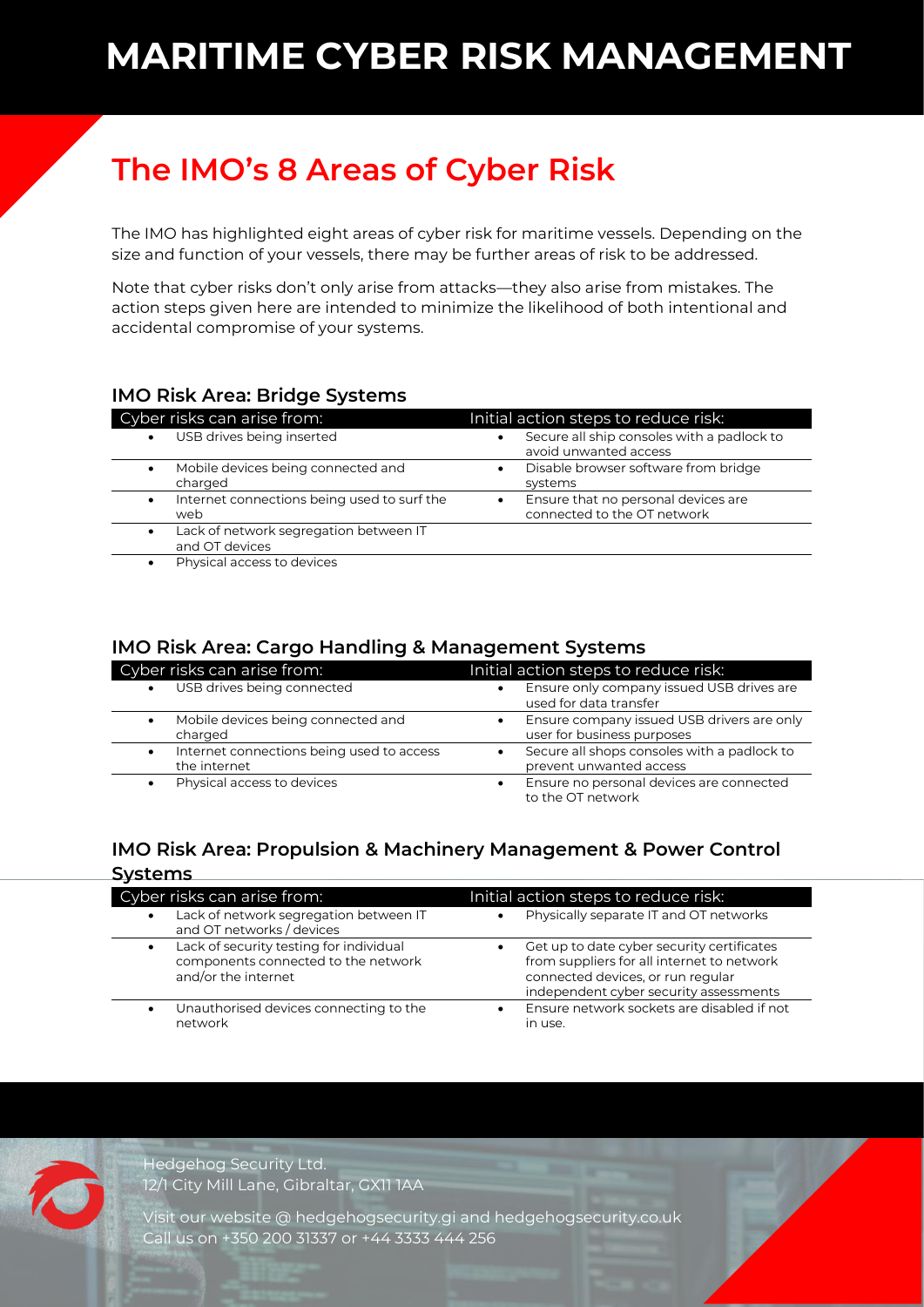# **MARITIME CYBER RISK MANAGEMENT**

#### **IMO Risk Area: Access Control Systems**

| Cyber risks can arise from:                                                                                             | Initial action steps to reduce risk:                                                                         |
|-------------------------------------------------------------------------------------------------------------------------|--------------------------------------------------------------------------------------------------------------|
| Physical access to area where computer<br>$\bullet$<br>systems are located, for example in server<br>closets            | Ensure long passwords are used for all<br>computer systems and user accounts                                 |
| Physical access to devices and IT. For<br>$\bullet$<br>example, unlocked server cabinets, routers<br>in open areas etc. | Adopt a "least privilege" access policy. Users<br>should only have the access they need for<br>daily duties. |
| Keeping passwords written down<br>$\bullet$                                                                             | Enforce personal access restrictions for any<br>area containing computer systems                             |
| Let abonding default possurerds for one or                                                                              |                                                                                                              |

• Not changing default passwords for one or more computer system

#### **IMO Risk Area: Passenger Servicing & Management Systems**

| Cyber risks can arise from:             | Initial action steps to reduce risk:     |
|-----------------------------------------|------------------------------------------|
| Lack of network segregation between IT  | Ensure long passwords are used for all   |
| and OT networks / devices               | computer systems and users               |
| Software of any type not being security | Ensure no personal devices are connected |
| tested                                  | to the OT network or the IT network      |
| Personal internet browsing              | Disable browser software                 |

#### **IMO Risk Area: Passenger Facing Public Networks**

| Cyber risks can arise from:                                            | Initial action steps to reduce risk:                                              |
|------------------------------------------------------------------------|-----------------------------------------------------------------------------------|
| Lack of network segregation between IT<br>and OT networks / devices    | Ensure firewall software is up to date<br>$\bullet$                               |
| Not updating network devices with the<br>latest security patches       | Ensure firewalls are properly configured                                          |
| Insecure configuration of network devices<br>$\bullet$<br>and software | Prevent data crossing between networks<br>$\bullet$                               |
| Information leakage from networked<br>$\bullet$<br>systems and devices | Ensure long passwords are used for all<br>$\bullet$<br>computer systems and users |
|                                                                        | Physically separate OT and IT networks<br>$\bullet$                               |
|                                                                        | Certification against the IASME Maritime<br>$\bullet$<br>Cyber Baseline Standard  |

#### **IMO Risk Area: Administrative & Crew Welfare Systems**

| Cyber risks can arise from:                               | Initial action steps to reduce risk:                                             |
|-----------------------------------------------------------|----------------------------------------------------------------------------------|
| Lack of network segregation between                       | Establish a policy for internet browsing                                         |
| systems and OT networks and devices                       | $\bullet$                                                                        |
| Software of any type not being security                   | Monitor internet activity for irregular activity                                 |
| tested                                                    | $\bullet$                                                                        |
| Poor or non-existent access control                       | Ensure firewall software is up to date                                           |
| protocols                                                 | $\bullet$                                                                        |
| Lack of form Bring your own Device policies               | Ensure firewalls are properly configured                                         |
| Insecure configuration of network devices<br>and software | Certification against the IASME Maritime<br>$\bullet$<br>Cyber Baseline Standard |



Hedgehog Security Ltd. 12/1 City Mill Lane, Gibraltar, GX11 1AA

Visit our website @ hedgehogsecurity.gi and hedgehogsecurity.co.uk Call us on +350 200 31337 or +44 3333 444 256